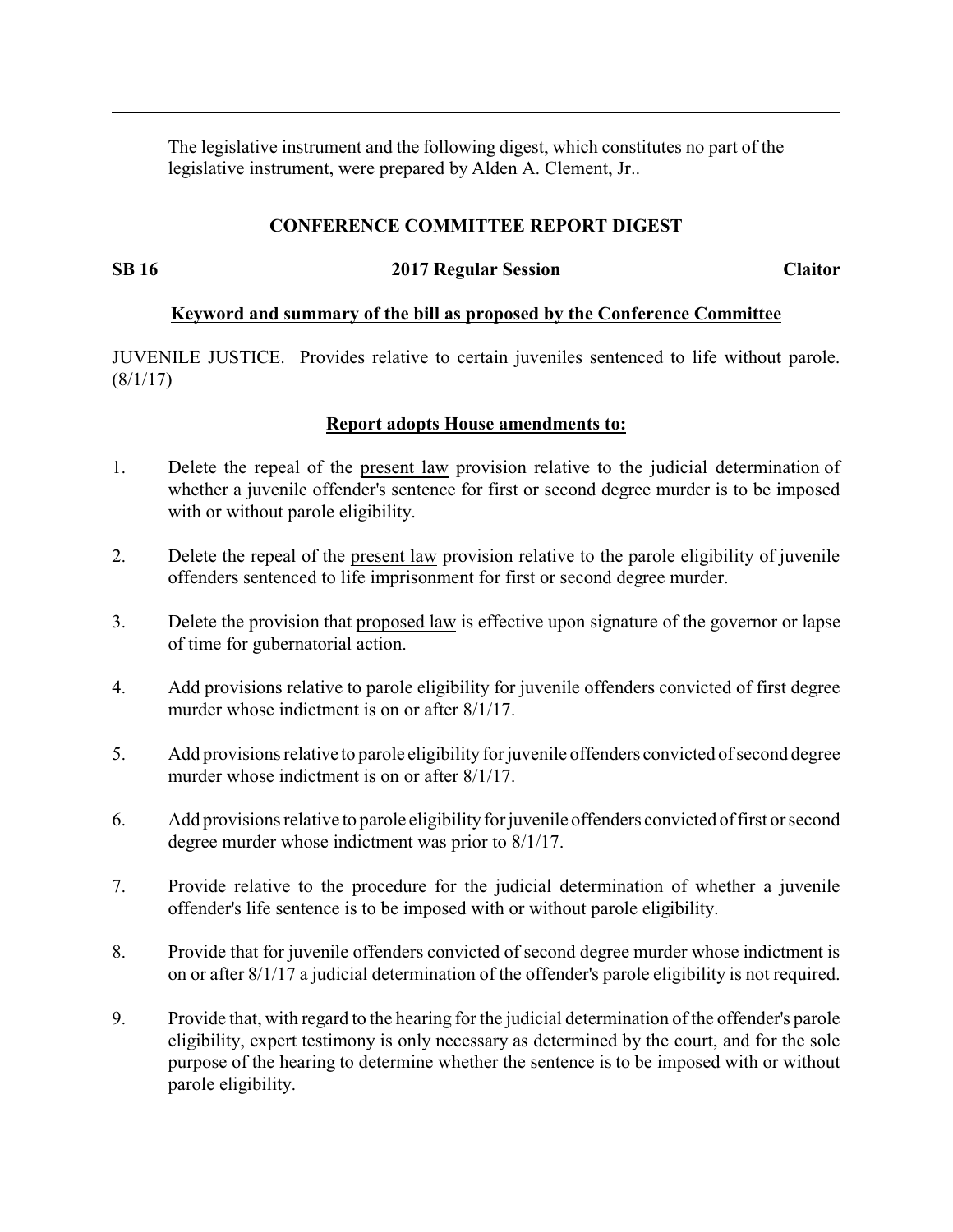- 10. Provide that the court is required to state for the record the considerations taken into account and the factual basis for its determination.
- 11. Change notice of intent by district attorney to seek life without parole from mandatory to discretionary.

## **Report rejects House amendments which would have:**

1. Required offender to serve 30 years rather than 25 years before parole eligibility.

#### **Report amends the bill to:**

1. Provide that, with regard to the hearing to judicially determine the juvenile offender's parole eligibility, the admissibility of expert witness testimony is to be governed by present law (Code of Evidence).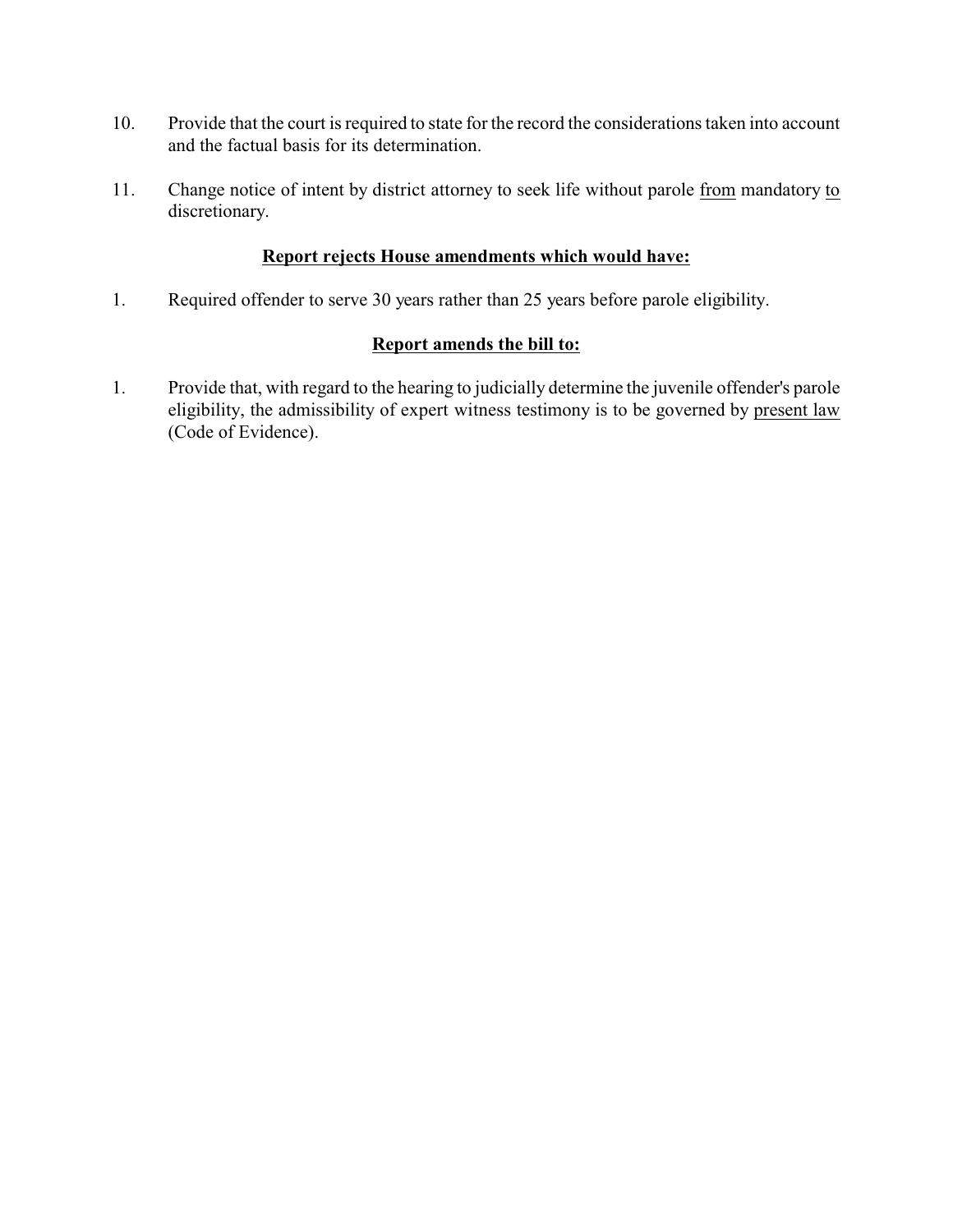# **Digest of the bill as proposed by the Conference Committee**

Present law crimes of first degree rape (formerly aggravated rape) and aggravated kidnapping both carry a sentence of life imprisonment without benefit of parole.

In *Graham v. Florida*, 560 U.S. 48 (2010), the Supreme Court held that the 8th Amendment's prohibition on cruel and unusual punishment does not permit a juvenile offender to be sentenced to life in prison without a reasonable opportunity for parole for a non-homicide crime.

Present law provides parole eligibility for juvenile offenders serving a life sentence for aggravated rape or aggravated kidnapping when certain conditions are met, including the requirement that the person serve 30 years of the sentence imposed.

Proposed law decreases the amount of time the juvenile offender is required to serve prior to becoming parole eligible from 30 years of the sentence imposed to 25 years of the sentence imposed.

Proposed law otherwise retains present law.

Present law crimes of first degree murder and second degree murder carry a sentence of life imprisonment without benefit of parole.

In *Miller v. Alabama*, 567 U.S. (2012), the Supreme Court held that mandatory life imprisonment without parole for any offender under the age of 18 violates the 8th Amendment's prohibition on cruel and unusual punishment.

Present law provides that a juvenile serving a sentence of life imprisonment for a conviction of first or second degree murder is eligible for parole consideration if a judicial determination has been made that the person is entitled to parole eligibility pursuant to present law and certain conditions are met, including the requirement that the person serve 35 years of the sentence imposed. Present law further provides that in any case where an offender is to be sentenced to life imprisonment for a conviction of first or second degree murder and the offender was under the age of 18 years at the time of the commission of the offense, a hearing must be conducted prior to sentencing to determine whether the sentence is to be imposed with or without parole eligibility. These provisions of present law relative to juvenile sentences of life imprisonment for homicide offenses were applied only to persons whose conviction became final after the decision in *Miller*.

In *Montgomery v. Louisiana*, 577 U.S. \_\_\_\_ (2016), the Supreme Court held *Miller* applies retroactively to persons whose conviction became final prior to the *Miller* decision rendered on 6/25/12.

## Proposed law provides:

(1) If an offender is indicted on or after Aug. 1, 2017, for the crime of first degree murder where the offender was under the age of 18 years at the time of the commission of the offense, then the district attorney may file a notice of intent to seek a sentence of life imprisonment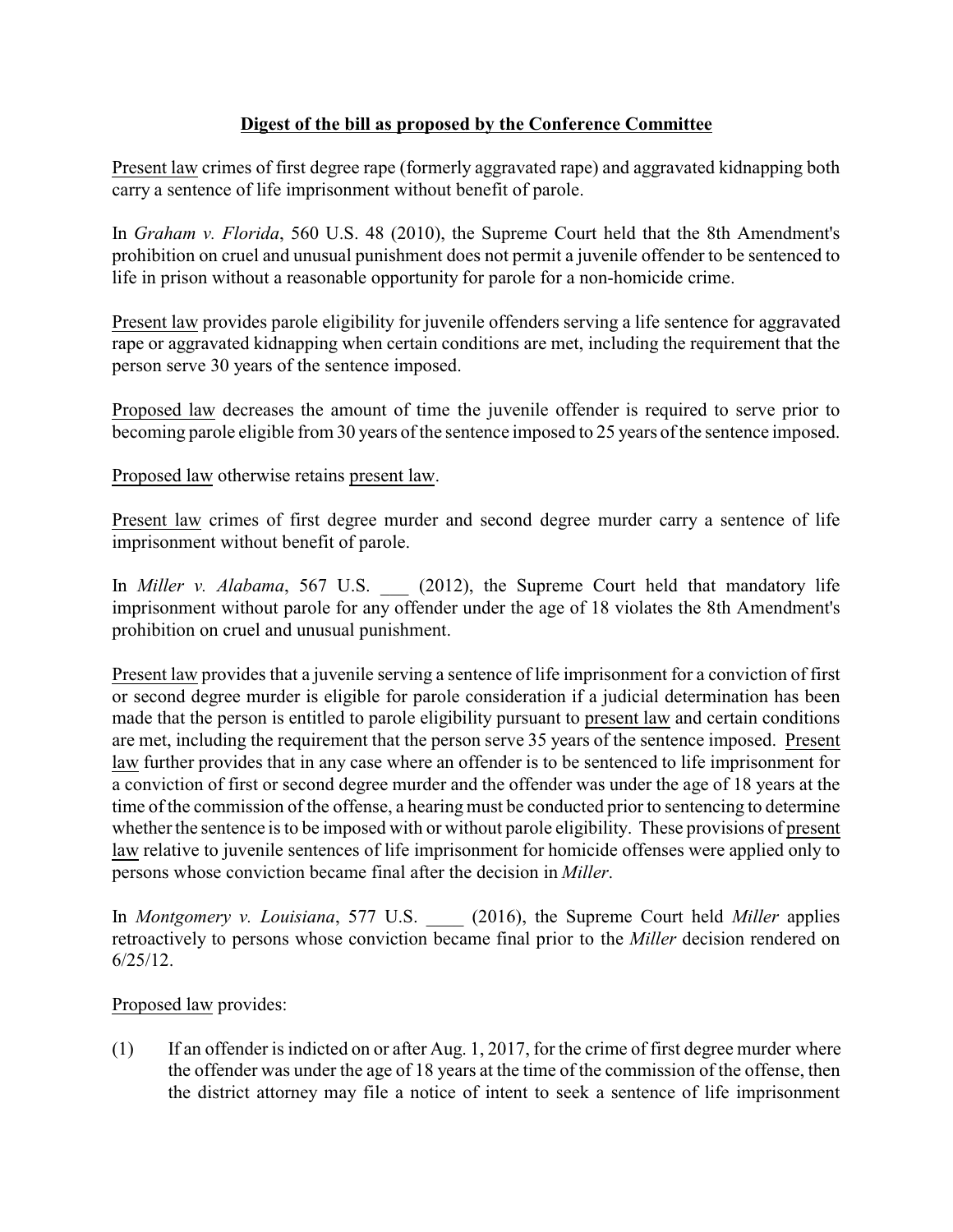without the possibility of parole within 180 days after the indictment. If the district attorney timely files the notice of intent, a hearing must be conducted to determine whether the sentence is to be imposed with or without parole eligibility. If the court determines that the sentence is to be imposed without parole eligibility, then the defendant is not eligible for parole. If the court determines that the offender is eligible for parole or if the district attorney fails to timely file the notice of intent, then the offender will be eligible for parole pursuant to proposed law, which requires certain conditions to be met, including the condition that the offender is required to serve 25 years of the sentence imposed.

- (2) If an offender is indicted on or after 8/1/17 for the crime of second degree murder where the offender was under the age of 18 years at the time of the commission of the offense, then the offender is eligible for parole pursuant to present law, which requires certain conditions to be met, including the condition that the offender be required to serve 25 years of the sentence imposed.
- (3) If an offender was indicted prior to 8/1/17 for the crime of first or second degree murder where the offender was under the age of 18 at the time of the commission of the offense and a hearing was not held prior to 8/1/17 to determine whether the offender's sentence should be imposed with or without parole eligibility, then the district attorney may file a notice of intent to seek a sentence a life imprisonment without the possibility of parole within 90 days of Aug. 1, 2017. If the district attorney timely files the notice of intent, a hearing is to be conducted to determine whether the sentence is to be imposed with or without parole eligibility. If the court determines that the sentence is to be imposed without parole eligibility, then the offender is not eligible for parole. If the court determines that the sentence is to be imposed with parole eligibility or if the district attorney fails to timely file the notice of intent, then the offender will be eligible for parole pursuant to proposed law, which requires certain conditions to be met, including the condition that the offender serve 25 years of the sentence imposed.
- (4) If an offender was indicted prior to 8/1/17 for the crime of first or second degree murder where the offender was under the age of 18 years at the time of the commission of the offense and a hearing was held to determine whether the offender's sentence should be imposed with or without parole eligibility, then the following apply:
	- (a) If the court determined that the offender's sentence was to be imposed with parole eligibility, then the offender is eligible for parole pursuant to present law.
	- (b) If the court determined that the offender's sentence was to be imposed without parole eligibility, then the offender is not be eligible for parole.

Proposed law provides that, with regard to the hearing for the judicial determination as to the offender's parole eligibility:

(1) The admissibility of expert witness testimony in these matters is to be governed by present law (Code of Evidence).